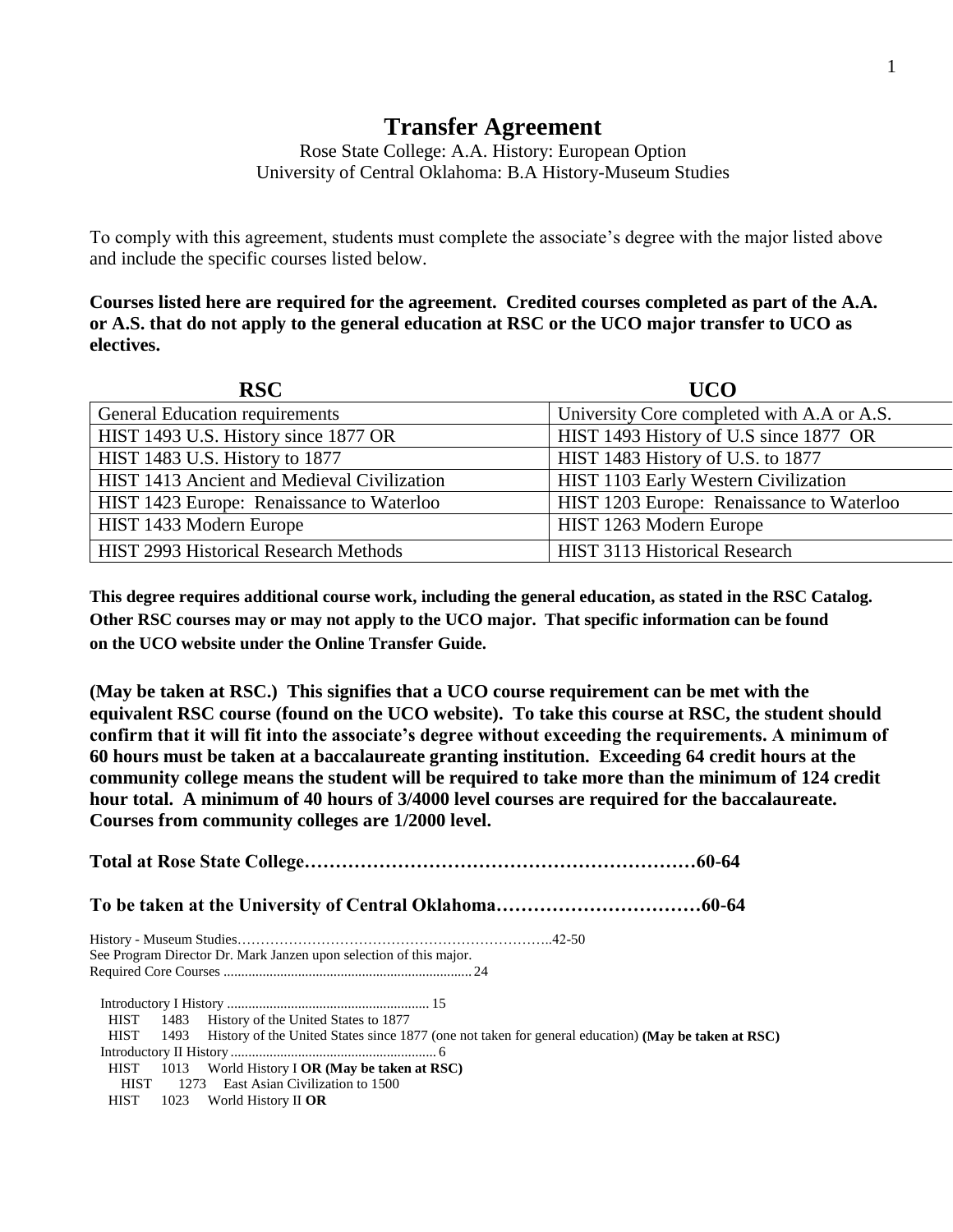| HIST                       | 1283         | East Asian Civilization since 1500                                           |
|----------------------------|--------------|------------------------------------------------------------------------------|
|                            |              |                                                                              |
|                            |              |                                                                              |
| HIST                       | 4613         | Museum Management                                                            |
| HIST                       | 4623         | Museum Theory and Practice                                                   |
| HIST                       | 4950         | Internship in Museum Studies (1-6 hours)                                     |
|                            |              | (Prerequisite HIST 4613)                                                     |
|                            |              |                                                                              |
|                            |              | (These courses must be approved by Museum Studies Program                    |
| Director.)                 |              |                                                                              |
|                            |              |                                                                              |
|                            |              |                                                                              |
|                            |              | Complete 2 courses from the following:                                       |
| <b>HIST</b>                | 3133         | Colonial America and the Atlantic World                                      |
| <b>HIST</b>                | 3143         | 19th Century America in the World                                            |
| HIST                       | 3223         | Recent U.S. Constitutional History                                           |
| HIST                       | 3233         | U.S. Women's History                                                         |
| HIST                       | 4163         | 20th Century America in the World                                            |
| <b>HIST</b>                | 4203         | American Diplomatic History to 1900                                          |
| <b>HIST</b>                | 4213         | American Diplomatic History in the 20th Century                              |
| <b>HIST</b>                | 4303         | Indians of the Southwest                                                     |
| <b>HIST</b>                | 4313         | U.S. Military History to 1917                                                |
| <b>HIST</b>                | 4323         | U.S. Military History since 1900                                             |
| <b>HIST</b>                | 4413         | <b>Women/Gender in Native America</b>                                        |
| <b>HIST</b>                | 4423         | Women in the American West                                                   |
| <b>HIST</b>                | 4433         | <b>Colonial America</b>                                                      |
| <b>HIST</b>                | 4533         | <b>Revolutional America</b>                                                  |
| HIST                       | 4553         | Jacksonian America, 1815 to 1848                                             |
| HIST                       | 4563         | Civil War and Reconstruction                                                 |
| <b>HIST</b>                | 4583         | History of American Technology                                               |
| <b>HIST</b>                | 4603         | Gilded Age and Progressive Era<br>History of the United States, 1919 to 1945 |
| <b>HIST</b><br><b>HIST</b> | 4633<br>4753 | <b>Atlantic Slavery</b>                                                      |
| <b>HIST</b>                | 4763         | <b>Black Intellectual History</b>                                            |
| HIST                       | 4823         | Social and Cultural History to 1865                                          |
| <b>HIST</b>                | 4833         | Social and Cultural History since 1865                                       |
| <b>HIST</b>                | 4843         | Major Interpretations of American History                                    |
| <b>HIST</b>                | 4873         | <b>United States since 1945</b>                                              |
| <b>HIST</b>                | 4970         | Study Tour in History                                                        |
|                            |              |                                                                              |
|                            |              | Complete 1 course from the following:                                        |
| <b>HIST</b>                | 3313         | England to 1689                                                              |
| HIST                       | 3323         | England since 1689                                                           |
| <b>HIST</b>                | 3383         | The Middle Ages                                                              |
| HIST                       | 3423         | Women's History: European                                                    |
| <b>HIST</b>                | 3483         | Absolutism and Enlightenment in Europe                                       |
| HIST                       | 3583         | Europe, 1815-1871                                                            |
| HIST                       | 4103         | Europe, 1919 to 1945                                                         |
| <b>HIST</b>                | 4133         | Europe since 1945                                                            |
| HIST                       | 4333         | Russian History to 1917                                                      |
| <b>HIST</b>                | 4343         | Russian History since 1917                                                   |
| HIST                       | 4653         | Tudor-Stuart England                                                         |
| HIST                       | 4663         | The French Revolution and Napoleon                                           |
| HIST                       | 4773         | Modern German History                                                        |
| HIST                       | 4883         | The Reformation, 1500-1648                                                   |
| HIST                       | 4893         | Europe, 1871-1919                                                            |
| <b>HIST</b>                | 4970         | <b>Study Tour in History</b>                                                 |
|                            |              |                                                                              |
|                            |              | Complete 1 course from the following:                                        |
| <b>HIST</b>                | 4153         | History of Latin America                                                     |
| <b>HIST</b>                | 4233         | Maya, Aztec and Inca Civilizations                                           |
| <b>HIST</b>                | 4283         | History of Sex in the Americas                                               |